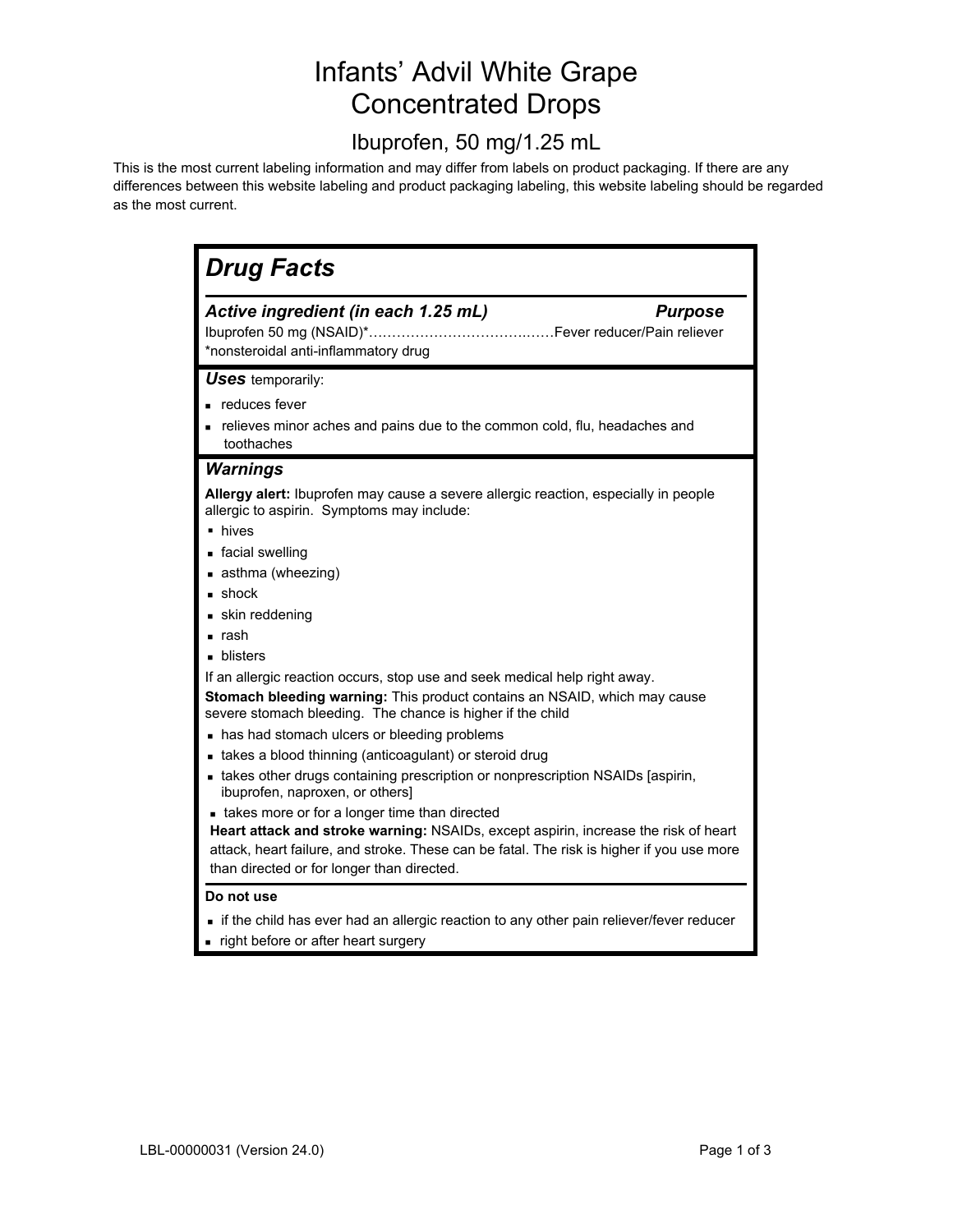# Infants' Advil White Grape Concentrated Drops

## Ibuprofen, 50 mg/1.25 mL

This is the most current labeling information and may differ from labels on product packaging. If there are any differences between this website labeling and product packaging labeling, this website labeling should be regarded as the most current.

#### **Ask a doctor before use if**

- **stomach bleeding warning applies to the child**
- child has problems or serious side effects from taking pain relievers or fever reducers
- child has a history of stomach problems, such as heartburn
- child has high blood pressure, heart disease, liver cirrhosis, kidney disease, asthma, or had a stroke
- child has not been drinking fluids
- child has lost a lot of fluid due to vomiting or diarrhea
- child is taking a diuretic

#### **Ask a doctor or pharmacist before use if the child is**

- under a doctor's care for any serious condition
- taking any other drug

#### **When using this product**

take with food or milk if stomach upset occurs

#### **Stop use and ask a doctor if**

- child experiences any of the following signs of stomach bleeding:
	- feel faint
	- **vomits blood**
	- has bloody or black stools
	- has stomach pain that does not get better
- child has symptoms of heart problems or stroke:
	- chest pain
	- **•** trouble breathing
	- weakness in one part or side of body
	- **slurred speech**
	- **leg swelling**
- child does not get any relief within first day (24 hours) of treatment
- **fever or pain gets worse or lasts more than 3 days**
- **•** redness or swelling is present in the painful area
- any new symptoms appear

**Keep out of reach of children.** In case of overdose, get medical help or contact a Poison Control Center right away.